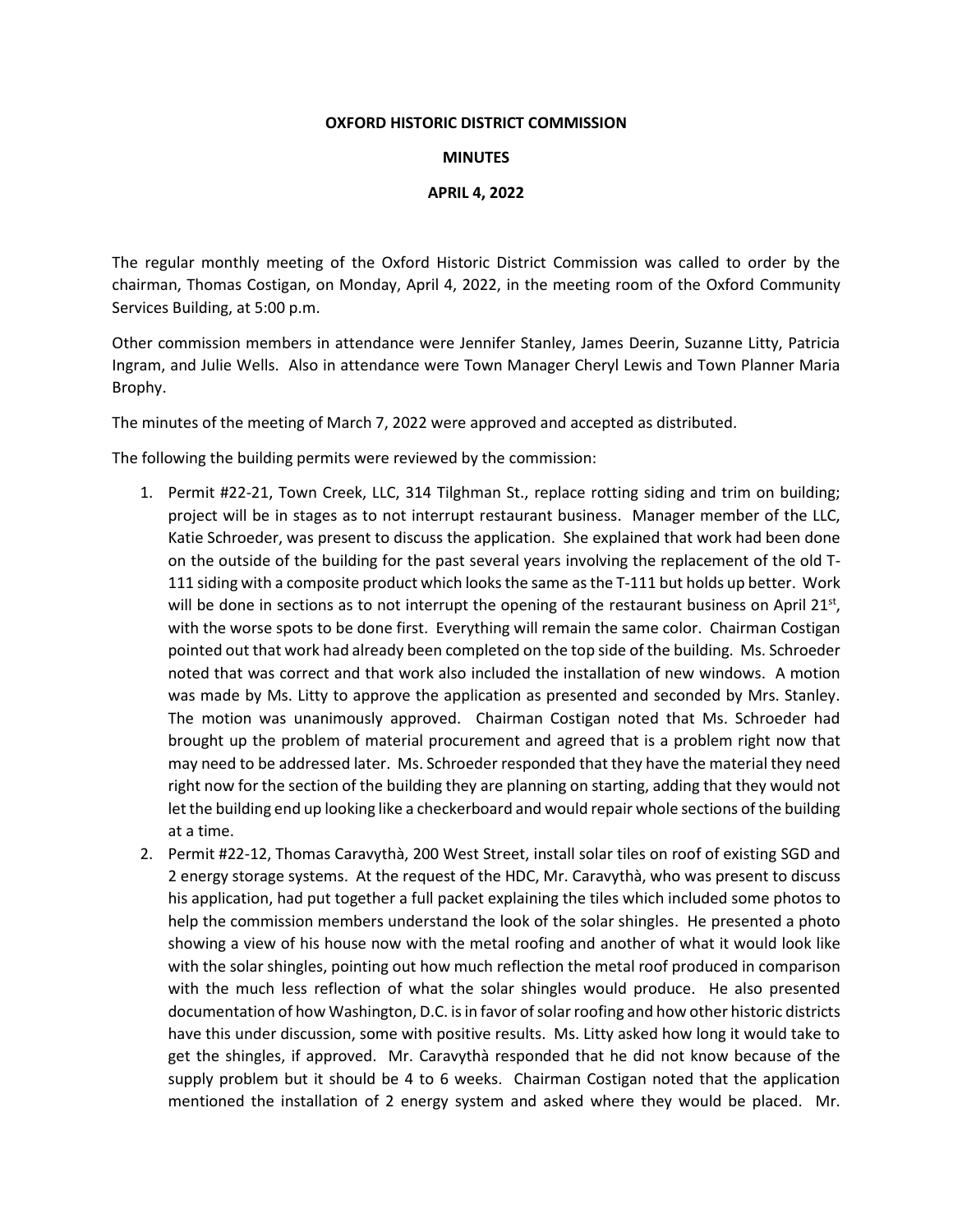Caravythà responded they would be placed within his garage and would not be visible. Mr. Deerin expressed his concern over the reflective glow of the solar tiles and that one of the photos provided by the applicant would lead one to believe they are shiny. Mr. Caravythà responded that may be the case but compared to the metal roofing it would be much less reflective. Mr. Deerin reiterated what he had already stated in the last HDC meeting with Mr. Caravythà over this request, in that the HDC guidelines state, in part, that traditional building materials should be used. He added that his other concern was that with other modern equipment the commission has approved, such as solar panels, it was done so only if the panels were out of sight. In this case, Mr. Deerin felt that this request would result in a lot of shingles on a very visible roof, unlike Mr. Caravythà's guesthouse which isn't as highly visible from the street and that it would stick out like a sore thumber. Chairman Costigan pointed out that currently there is a lead coated copper roof on Mr. Caravythà's house that cannot be painted so maintenance of that roof would be impossible. Mr. Deerin asked if there was a problem with the roof today. The owner responded that there was not. Chairman Costigan questioned that if it was, would the owner have to have another metal roof. Mr. Deerin responded that unless the commission says solar shingles are acceptable in the entire historic district, he would think the owner's roof would still have to be metal. Chairman Costigan retorted that each application had to be looked at separately, case by case, and that if the commission were to approve this, Oxford would be one of the first historic districts doing this kind of thing. Mr. Deerin asked if the commission had sufficient background information and alternative sources of other historic districts having done this. Chairman Costigan stated he had look on the Internet for answers, having found only one other similar home in Washington state, which, like Mr. Caravythà's home, was not an historical home. Mr. Caravythà reminded the commission members that back in 2018 the HDC was not against his desire to have a Tesla solar shingled house. He also pointed out that in May of 2019, in a consultation involving the roof, the members all looked favorably upon the request for solar shingles. Mr. Deerin stated that he just wanted to make sure that when the commission makes their decision, that they take into account that it will impact their ongoing decisions on solar shingles. Mrs. Stanley commented that the commission needed to look forward with solar use and accept the fact that though it may be difficult, they will probably see more of it in the future and the town could be a pacesetter for this type of work. Mrs. Wells expressed her views that she knows the commission looks at applications on a case by case basis, but that they still have the overriding historic district and love for how the town looks because of it. She added that though Mr. Caravythà's presentation was impressive, her main concern was over the integrity of the historic district. A lengthy discussion followed with Chairman Costigan wrapping it up by reminding the members that when the initial presentation was made by real estate agent Chuck Mangold, on behalf of Mr. Caravythà, there were 4 different versions of these shingles, and the members were receptive to the idea. He also gave a brief synopsis of a letter that was received addressed to the HDC from neighboring property owner and town resident, Cameron Mactavish, who was opposed to the idea of having solar shingles placed on the house at 200 West Street. Chairman Costigan stated that the letter would become part of the application. Ms. Litty made a motion to approve the solar shingles at 200 West Street which was unanimously approved with all in favor. Chairman Costigan added that it was likely the project would not be started within 6 months of the approval of the permit, given the current state of the supply and demand of materials, and asked Mr. Caravythà to keep in touch with the office to let them know of his progress on this project.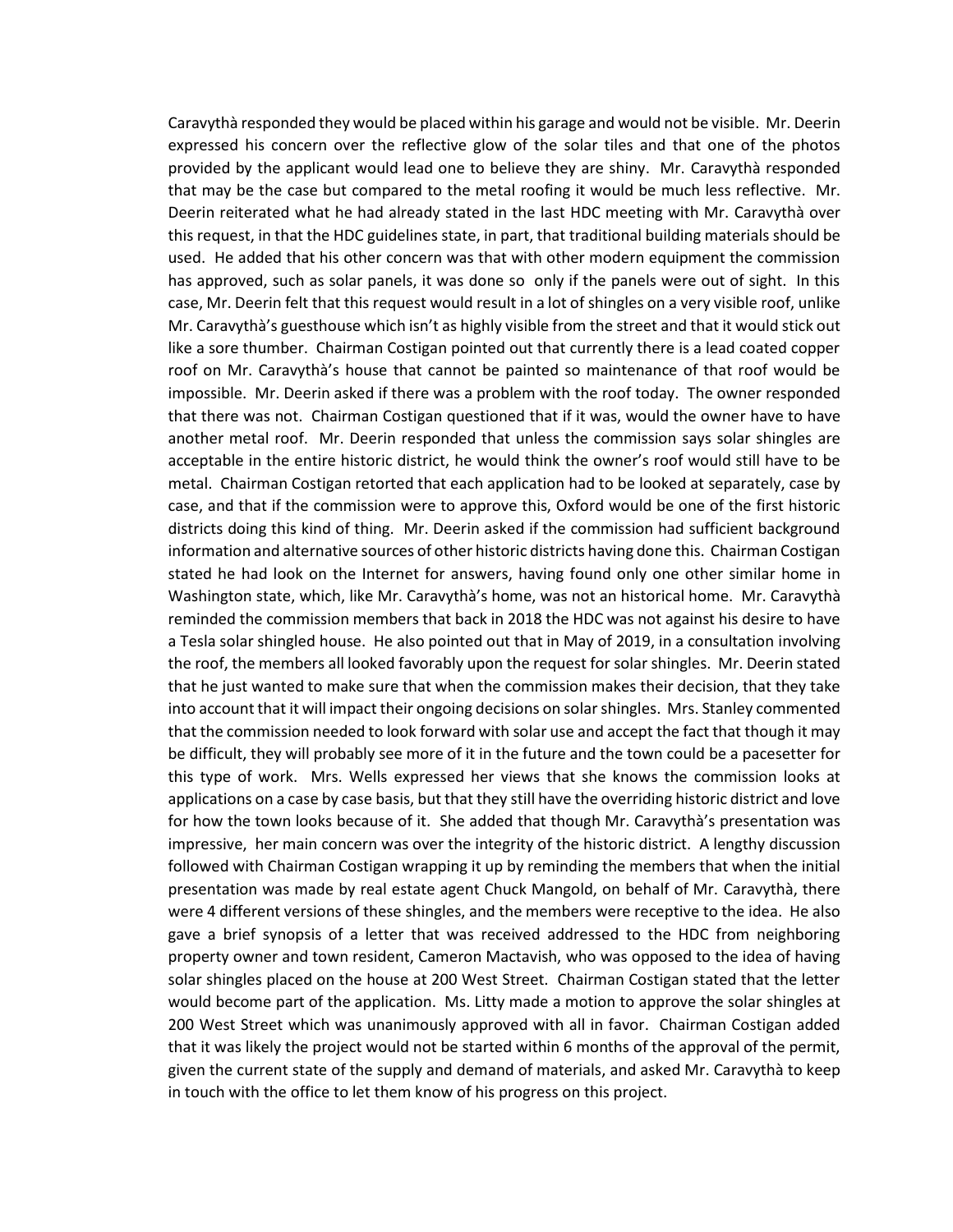- 3. Permit #22-25, William Britton, 206 Tred Avon Avenue, shutters, and front door color change. Though Mr. Britton was not available to present his application, it was found to be a straightforward request. Currently the house is beige with white shutters. The request is to change the front door and shutters to a deep blue color, identified as "Washington Blue" on the sample provided. A motion was made by Mrs. Wells to accept the application as submitted and seconded by Mrs. Ingram. The motion was unanimously approved by all with no further discussion.
- 4. Permit #22-28, Elspeth Ritchie, 226 S. Morris Street, white, Oxford style picket fence at front of property along S. Morris Street. Neither the applicant nor a representative was present to discuss the application. Chairman Costigan admitted that this was the first time he had seen the application but that it was not a complicated request or fence that the applicant was asking for. The only real question that was raised concerned exactly where the proposed fencing would be placed on the property. After studying more closely the drawing provided with the application, the members were able to decipher the location. A motion was made by Mr. Deerin, with respect to 220 S. Morris Street, for the commission to approve the application to install a new fence as shown on the fence description sheet, to be 45  $\frac{1}{2}$ " feet long, with a gate at the walkway, in front of the property, turning on the north end of the property to a 2'8" return. The motion was seconded by Chairman Costigan and unanimously carried with all in favor.
- 5. Permit #22-29, JBC Partners, 104 Strand, replace existing front door, no change in existing transom or sidelights. No one was present to discuss or explain the application. A question was raised about the old, existing door and if it was the original door to the house. Chairman Costigan was of the opinion that the new door did not look like it should go there as it was not a style of a door one would put on an historic house. He felt a wooden six panel or tombstone door would be a better option and that either of those doors could have a glass storm door over it. His suggestion was to deny the application and let the applicant do more research or talk to the commission members to find out what the HDC would like to see. Chairman Costigan added that he had walked down along the Strand and did not see any other single glass doors like the one presented with this application. A motion was then made by Chairman Costigan to deny the application and suggest that the applicant seek out a more appropriate and historically correct front door that suits and fits the house and the Strand. The motion was seconded by Mr. Deerin and unanimously carried by all in favor.

This concluded the review of building permits.

### **CONSULTATIONS**

A discussion was held with residential designer Timothy Kearns concerning a continuation of the house at 203 N. Morris Street, owned by David and Rose Donovan. Prior to beginning his discussion, Mr. Kearns warned the commission members that procurement of windows is difficult at this time due to the problem of aluminum availability. As a result, he was steering his clients towards the use of fiberglass windows made by Marvin that simulate a traditional shape but with the use of fiberglass instead of aluminum. He added that the appearance of the fiberglass windows is a bit more modern, but only slightly. Mr. Deerin noted that the Donovan house was more modern anyway with Mr. Kearns adding that it sat further back from the street making it less visible. The only changes made on the house from the last time Mr. Kearns met with the members was the addition of some paneling below the 2 bay windows in the front of the of the house with the copper roof over the windows remaining the same. A dormer over the front door was